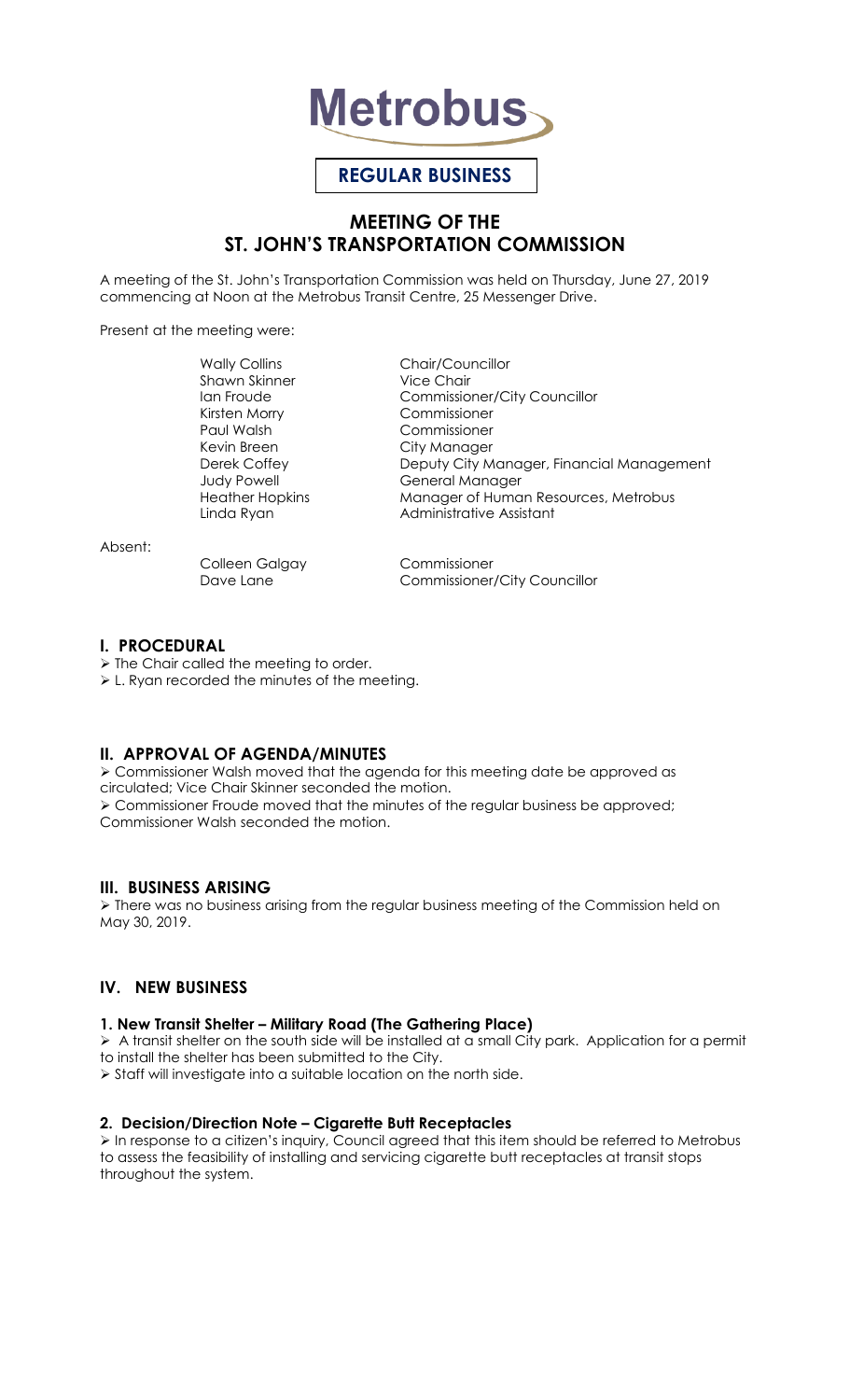

#### **2. Decision/Direction Note – Cigarette Butt Receptacles** (continued)

 $\triangleright$  The Decision Note outlined three (3) options that would address the removal of cigarette butts and container cleaning at Metrobus stops around the City. Discussion took place with the following suggestions/concerns noteworthy:

- 1) Implement an alternate service delivery model. (Example: Provide a grant to community
- group or social enterprise to undertake such a service.)
- 2) Consider it as a pilot project.
- 3) Contract out the job considering the City's flexibility under the Public Procurement Act.

 $\triangleright$  There are approximately 800 Metrobus stops in the City. The placement and servicing exceed the capacity of current resources. An outside provider, or additional financial resources, would be required.

Key considerations are the budgetary/financial and manpower implications for Metrobus.

 $\triangleright$  The supply of receptacles alone is estimated at \$128,000 (\$160/unit X 800 stops).

#### **ACTION:**

It was agreed that Metrobus not undertake this project; rather it would be attended to on a complaint-based response.

#### **3. Financial Statements—May, 2019**

Financials for the period May 1—31, 2019 were tabled and discussed.

### **4. Executive Summary—May, 2019**

The Executive Summary for May, 2019 was also tabled and discussed.

#### **5. Kiosk at St. John's Convention Centre**

 After discussions with St. John's Sports & Entertainment (SJSE) staff and Linda Bishop, Senior Solicitor with the City, a digital kiosk will not be installed at the Convention Centre at this time, and a new location with fibre op capabilities will be found for the fifth kiosk.

 It has been requested by SJSE that the existing shelter, which is incorporated into the building, and out of sight from the street, be removed because of undesirable activities that are ongoing in the shelter, particularly at night, and a traditional glass shelter re-installed onsite.

 Commissioner Froude asked that staff investigate other options for a kiosk downtown and to resolve the issues with the existing shelter. As a rider, he finds that the shelter convenient, especially in winter.

 Vice Chair Skinner insisted that an information/advertising kiosk be located on Water Street and all possibilities be exhausted in determining a site.

#### **ACTION:**

The General Manager will re-visit this item with S. McCrate at SJSE and L. Bishop, Legal Department at the City, to install a kiosk at the SJSE site.

#### **6. Transit Priority System—Update**

All equipment has been installed and testing completed by Metrobus.

 We are awaiting the final step by the City of their installation of equipment and testing at the intersections.

## **V. OTHER (Information/Community)**

#### **1. Seniors' Day (June 6th)**

 Metrobus hosted a booth at the City's Annual Seniors' Day on June 6th held at Paul Reynolds Community Centre to share information about transit.

 $\triangleright$  The Manager of Accessible Transit also attended the event and shared information about GoBus.

 $\triangleright$  Seniors' Day consists of presentations on topics pertinent to seniors' interests and provides them with information to enhance their quality of life and encourage active living.

Seniors ride Metrobus free on all routes on Seniors' Day.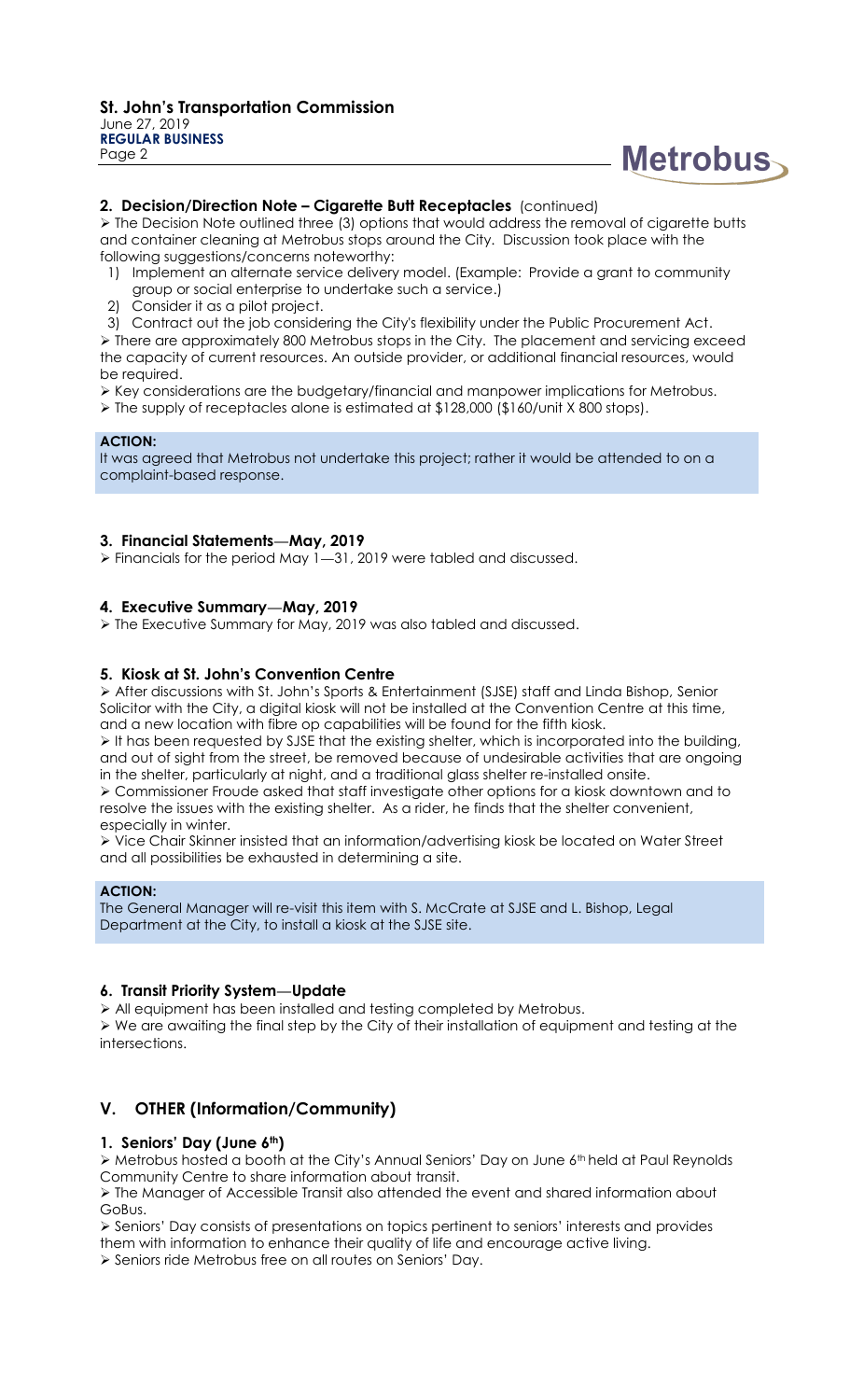

#### **2. Law Enforcement Torch Run (LETR) - Special Olympics (June 14th)**

 $\triangleright$  Metrobus participated in the Law Enforcement Torch Run (LETR) again this year. > The Law Enforcement Agencies in Newfoundland and Labrador is a non-profit organization that raises awareness and funds for the Special Olympics. It's goal is to increase awareness and funds for Special Olympics athletes, as well as contribute to the quality of life in our communities. The LETR is made up of Enforcement Officers volunteering their time from the Royal Newfoundland Constabulary, Royal Canadian Mounted Police, Fisheries and Oceans Canada, Corrections and Community Services, Military Police, MUN Campus Enforcement, Sheriff's Office, Canadian Border Services and Government Services.

#### **3. Coalition of Persons with Disability (CODNL) Awards (June 20th)**

 Each year, CODNL presents four (4) Inclusion Awards to highlight the important work being done by community champions across the province.

 CODNL's Workplace NL – Inclusion Award, sponsored by Metrobus, recognizes an organization or agency for outstanding efforts to advance and support inclusion in the province.

 Commissioner Walsh thanked the General Manager for attending the 2019 Annual General Meeting and Inclusion Awards Ceremony at Holiday Inn on June 20<sup>th</sup> and Metrobus for their continued sponsorship of the award.

#### **4. St. John's Day Weekend (The Link, June 22nd and 23rd)**

> St. John's Day Celebrations were held on Friday, June 21st through Monday, June 24th in recognition of the incorporation of one of North America's oldest cities. Outdoor concerts, tours, family fun days and other events were held throughout downtown; all events were free and friendly for all ages.

 Rides were also free on "The Link" during St. John's Days between 10 a.m. to 5 p.m. Saturday, June 23 and Sunday, June 24 (Link route only).

The Link connects downtown, Signal Hill National Historic Site and Quidi Vidi Village.

 $\triangleright$  Regular seasonal service of The Link begins on Wednesday, June 26<sup>th</sup> and operates Wednesday through Sunday, June 26<sup>th</sup> until September 29<sup>th</sup>.

 2019 Link partners include: Parks Canada, Johnson GEO Centre, Provincial Historic Sites, Railway Coastal Museum, and City of St. John's.

## **5. Clean St. John's Outer Ring Road Clean-Up (June 23rd)**

> The Outer Ring Road from Kenmount Road interchange to Logy Bay Road interchange was closed Sunday, June 23, from 8:00 a.m. to 4:00 p.m.

 The Department of Transportation and Works provided assistance to Clean St. John's for cleanup in the area. Individuals and groups volunteered for the one-day project. Transportation to the Outer Ring Road was provided by Metrobus from Confederation Building, West Block.

## **6. Third Annual Jessica Powell Memorial Fundraiser for SPCA (July 5th)**

 $\triangleright$  This event is held in memory of employee Jessica Powell who was tragically killed in a car accident on her way to work on July 6, 2017. Jessica was a mechanic and was 23 years old. Monies raised from a BBQ will be donated to the SPCA in her memory to honour Jessica's love for animals.

## **7. Mundy Pond Regatta (July 6th)**

 Metrobus supported the 2019 Mundy Pond Regatta via advertising on the new digital kiosks situated at routes serving the Munday Pond area.

> This is a community event, gaining in popularity each year, organized by Transit Operator Tracy Pope and a team of volunteer citizens of Mundy Pond.